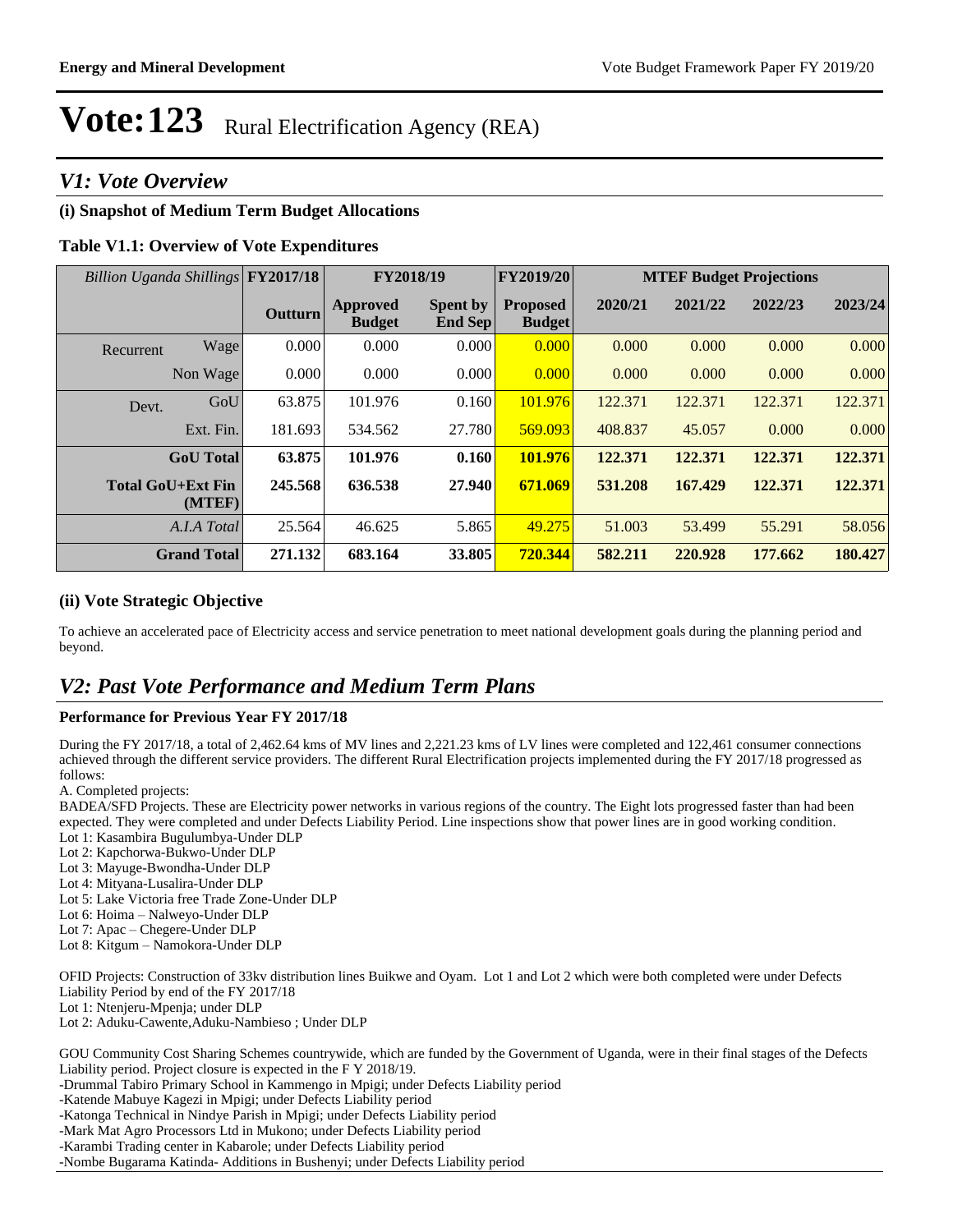-Bakabaale Elders Scheme in Naigobya in Luuka; under Defects Liability period -Laroo Forest Wards in Gulu; under Defects Liability period -Iraga St. Mauritz in Lira; under Defects Liability period -Andruvu Community - Mvra Sudan - Oluko in Arua; under Defects Liability period -Alengo, Ogayi & Ociba Community in Arua; under Defects Liability period -Kikyusa Model Village in Wakiso; under Defects Liability period -Miles Integrated Farm in Saala Village in Wakiso; under Defects Liability period -Sumba Trading Center in Wakiso; under Defects Liability period -Butiti Ranch in Nakasongola; under Defects Liability period GoU 10 Lots & other GOU Funded Priority Project; All lots completed with lot 5 under DLP Lot1: Wakiso/butambala/Mpigi/Mityana/Mubende-completed Lot2: Masaka/sembabule/Rakai/Gomba/Kiruhura-completed Lot3: Nakasongola/Luwero/Nakaseke/Hoima-completed Lot4: Kayunga/Mukono/ Jinja/Luuka/Kamuli-completed Lot5: Manafwa/Mbale/Tororo/Sironko/Butaleja/Budaka/bulambuli/Bududa-under DLP Lot6: Serere/Soroti/pallisa/Kapchorwa/Kumi-completed Lot7: Mbarara/sheema/Bushenyi/Ibanda-completed Lot8: Ntugamo/Rukungiri/Kabale/Kanungu/Kisoro-completed Lot9: Bundibugyo/Kasese/Rubirizi-completed Lot10: Gulu/Kitgum/pader/Otuke/Lira/Lamwo-completed B. Ongoing Projects REA continued to implement several different projects all through the FY2017/18 to the FY2018/2019. The physical progress by end of the financial year were as follows. BADEA/OFID: Construction of 33kv distribution lines kayunga and kamuli. Over all progress was at 70% of completion. Works: Lot 1: Kamuli- Buyende 60% completion of works, Pole erection on-going and Material delivery ongoing. Lot 2: Jinja - 92% completion of works and Preparation for pre-commissioning was underway Lot 3: Kayunga- 90% completion of works and Transformer installation was ongoing. Lot 4: Buikwe, Mukono- 95% completion of works, Transformer installation was on going alongside Commissioning. IDBI (RE Projects in KarAmoja)-30% completion of works. Pole erection in progress and on-going in all districts. Lot 3: Moroto,Napak,Nakapiriti,Amudat Lot 4: Kotido,Abim,Kabong IDB II (RE Projects in mirama-Kabale & Teso-Karamoja sub-region. 25% completion of works. Advance payment released, engineering designs & survey works completed. Pit excavation & pole erection commenced. Lot3A: Katakwi, Agago, Kitgum,Pader,Dokolo,Lira,Kole,Apac, Tororo & Soroti. Lot3B: Kabale,Kisoro,Kanungu,Rukungiri,Ntungamo,Ibanda,Isingiro,Mbarara,Mitooma,Kyenjojo,Kabarole,Kamwenge &Rubirizi. IDB III Grid rural electrification project Funded Projects. These are RE Projects in Northern, Central, Eastern, and Western. 20% completion of works. Advance processed, engineering designs and survey works on-going. Lot 1: Kabarole, Sheema, Kibaale, Kamwenge, Mitooma, Mbarara, Kiruhura, Kisoro and Kabale in western Uganda. Lot 2: Napak, NakapiripiritiAmolatar, Lira, AruaAgago, Paidha, Pader, Abim and Dokolo in northern Uganda. Lot 3: Wakiso, Luwero, Nakasongola, Buikwe, Mukono and Kayunga in central Uganda. Lot 4: Mpigi, Masaka, Bukomansimbi, Kalungu, Rakai, Lyantonde, Lwengo and Wakiso in central Uganda. Lot 5: Mityana, Kyankwanzi, Nakaseke, Mubende, Kiboga and Kyegegwa in central Uganda Lot 6: Tororo, Pallisa, Mbale, Manafwa, Budaka, Jinja, Kween, Iganga, Kamuli, Luuka and Kapchorwa in eastern Uganda French Development Agency Projects. Grid extensions in North West, Rwenzori, Western, Mid-western, South and South Western Service territories-project completed and under DLP. Lot 1: Kiryandongo, Masindi, Hoima & Kibaale Districts Lot 2: Mbarara, Ntungamo, Isingiro , Kabale & Kisoro Districts Lot 3: Sembabule, Lyantonde, Lwengo, Masaka, Kiruhura, Bukomansimbi & Rakai Districts Lot 4: Kabarole, Rubirizi, Kasese, Kyenjojo, Mbarara & Kyegegwa Districts Lot 5: Sheema, Bushenyi & Mitooma Districts

African Development Bank (AfDB): Uganda Rural Electricity access project. Consultancy Services: A Consultant is on-board offering procurement support and procurement of works were ongoing.

Lot1: Nakasongola,Luwero&Kiryadongo

Lot2: Luwero,Wkiso

Lot3: Amuria, Alebtong, Serere, Ngora, Manafa, Mbale, Bukedea & Soroti

Lot 4: Kaliro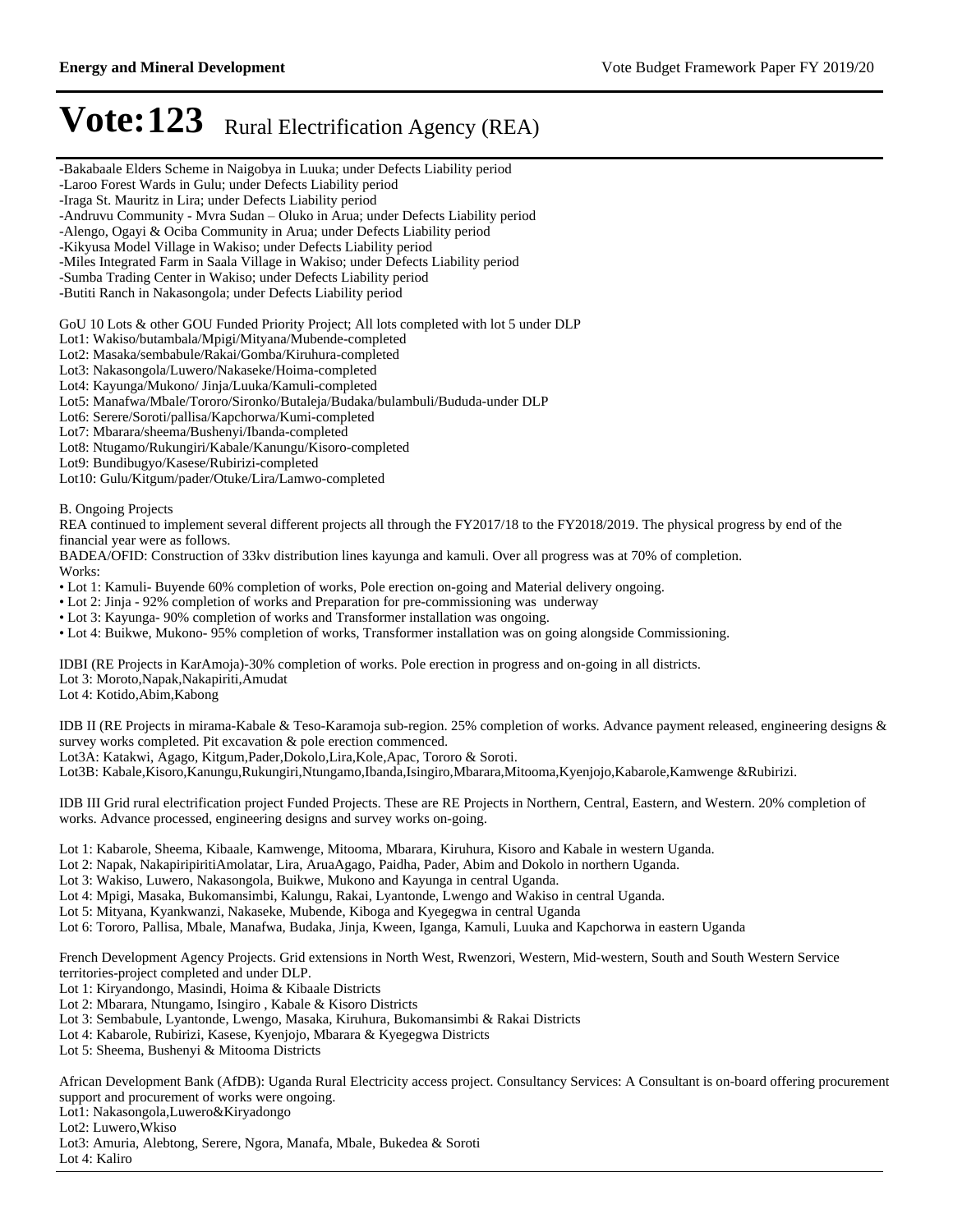Lot 5: Iganga,Luuka Lot 6: Kalangala Submrine Cable Lot 7: Gulu/Nwoya

World Bank ERT III (first four track lines); Design reveiews completed wayleaves compensation and procurement of works ongoing. Kiganda-Mile 16 with tee-off Katabalanga & Kibyamirizi:

Ruhumba-Kashwa with tee-off Rwebishuri.

Wandi-Yumbe-Moyo and Onduparaka to Adramachu to Abiriya: The Consultant is on-board, undertaking design review

#### World Bank ERT III (17 lines)

ESIA reports under review by World Bank.Technical evaluation reports of proposals for consultancy services for combined Engineering RAP update, Engineering design review and construction supervision under review by World Bank.

Lot 1: Kibaale - Kikalu Lot 2: Kabowa - Lumuli Lot 3: Bubiita - Bukalasi Lot 4: Kyabadaza - Masankwa Lot 5: Nakifuma - Nagojje Lot 6: Mitemula - Nakiyaga Lot 7: Mubende - Kyabayanga Lot 8: Kiyagara - Bwizi, Biguri Lot 9: Rukoni (Mile 36) - Rwoho Lot 10: Karugutu - Ntoroko Lot 11: Kagongo - Rwengiri with tee-off Kigalama Lot 12: Ngeta - Ayala - Alito Lot 13: Dokolo -Aceng - Atur)

Exim Bank of China; bridging the demand supply balance gap through the accelerated rural electrification programme. Negotiations completed, Loan awaiting signature and a contractor is in place.

Abudhabi funded Electricity power networks in Kalungu, Procurement for contractor for works was concluded.

Kuwait funded Rural Electrification Projects in Uganda. Evaluation was completed and reports sent to funder.

Connections: 122,461 connections achieved out of the initially planned 240,0000 last mile connections. The plan was to achieve the target mainly through Umeme where payment per connection is UGX 97,000. However, Umeme made 108,930 connections at UGX 10.5 billion and the SPs connected 13,531 at a cost of about UGX 4.5 billion at an average rate of UGX 330,000 per connection. Connection fees for Umeme are subsidised but those of SPs are not.

#### **Performance as of BFP FY 2018/19 (Performance as of BFP)**

During Quarter 1 of FY 2018/19 REA received UGX 62.91 billion from both GoU and Development Partners representing 9.2% of the approved Budget for the Financial Year. During the period, REA spent UGX 33.81 billion representing 4.9% of the approved budget for the financial year. This poor absorption was mainly due to the procurement delays of major projects funded by the Development Partners namely World Bank, African Development Bank, Abu Dhabi Fund and Kuwait Fund. Funds budgeted for connections also had poor absorption due to the fact that the Connection Policy had not been approved during the quarter and there were therefore a few connections made during the period. As at BFP, A total of 9,703 connections were made out of a quarter target of 75000.

The unutilized funds are committed on GoU priority rural electrification schemes that are under procurement and the contracts are expected to be signed in quarter 3 of this Financial Year. All the available funds will be absorbed in that quarter.

The low absorption of external funding is attributed to delays in procurement for major works as follows:

• African Development Bank; Bid Evaluation for construction works was completed and submitted to the Bank in March 2018 but to date only 3 lots have been cleared out of 6. For the cleared lots, one contract has been signed and for the other two, the Best Evaluated Bidder notices will be displayed this week and contracts signed in December 2018.

World Bank; The requirement by the World Bank to have compensation done before a no objection is given for construction works greatly delayed project implementation. In September 2018, REA was able to effect compensation up to 50% of the PAPs resulting into a no objection being given for 2 Fast Track projects namely; Ruhamba - Kashwa and Kiganda - Mile 16. The Best Evaluated Bidder Notice was displayed and will expire on 13th November 2018. Thereafter contracts will be signed with the Best Evaluated Bidders. Wandi - Yumbe - Moyo and Onduparaka  $-$ Abiria, the consultant for RAP & design review signed a contract on 20th August 2018. Inception report received on 13th October 2018 & Draft design report submitted on 5th November 2018. For the 17 lines, procurement of a consultant to undertake final design, RAP preparation, procurement support and supervision is underway. Negotiation with the consultant is on- going.

Exim Bank funded sub-county project; The Loan agreement is expected to be signed in December 2018 and effectiveness to be achieved in February 2019. Disbursement is therefore expected to take place from 3rd quarter of the financial year 2018/19. The contractor has completed the scope verification exercise.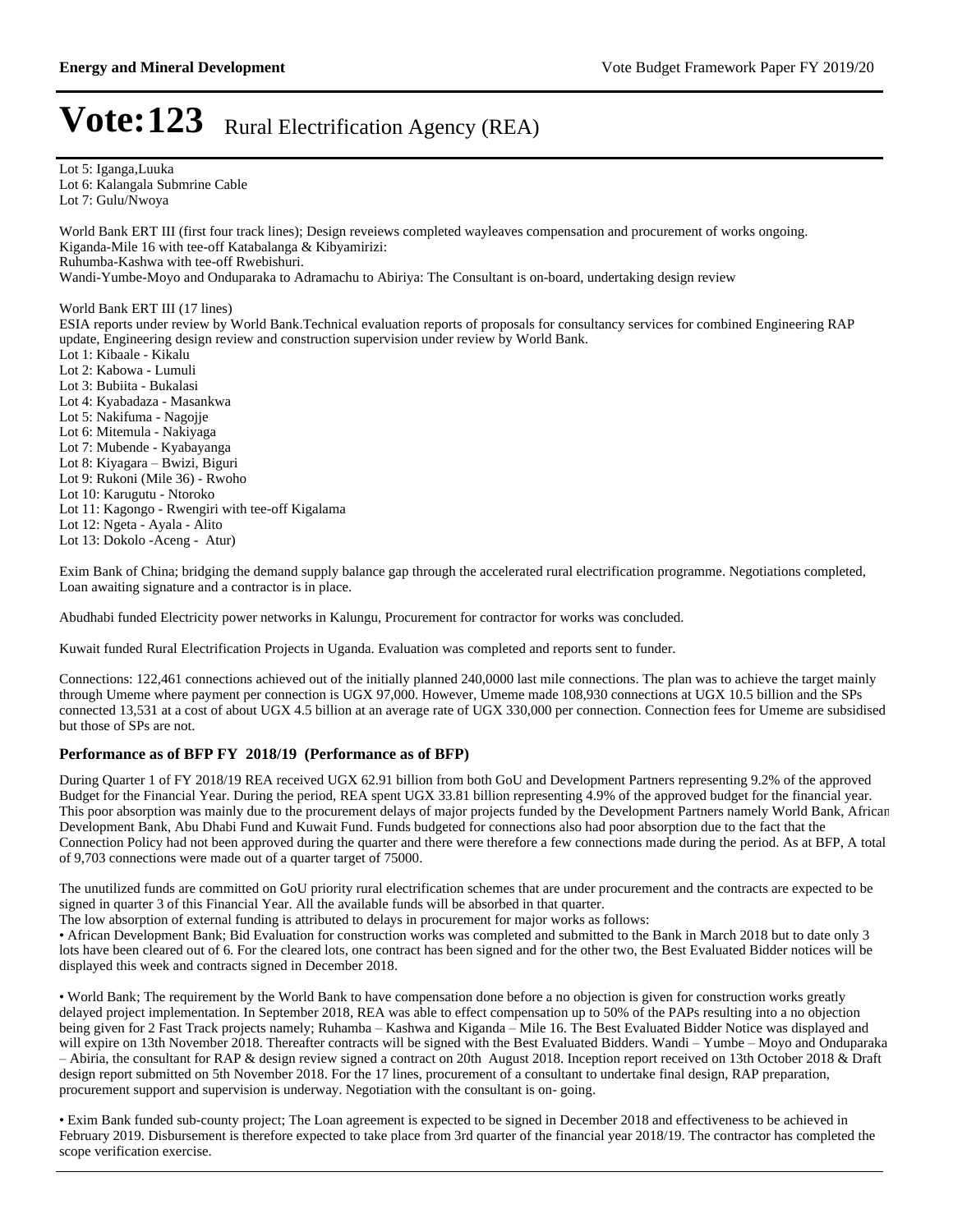AbuDhabi Fund; Loan effectiveness achieved and construction contract to be signed in November 2018.

• Kuwait Fund for International Development; No objection received for evaluation report for construction works and contract to be signed in November 2018.

The low absorption for connections was due to the Connection Policy and Connection Operations Manual not being operational during the quarter. The Connection Operations Manual was approved by the Board in October 2018 and is now operational. Connections are expected to improve in the subsequent quarters.

The physical performance for the other projects progressed as follows:

- BADEA/OFID Funded projects in Kayunga, Kamuli & Jinja. The project overall performance was at 85% completion
- Lot 1: Kamuli- Buyende-70% completion of works. Pole erection on going. Material delivery ongoing
- Lot 2: Jinja -92% completion of works.Preparation for pre-commissioning
- Lot 3: Kayunga-90% completion of works.Transformer installation ongoing.
- Lot 4: Buikwe, Mukono-95% completion of works. Transformer installation on going

OFID Funded projects in Buikwe and Oyam. Lot 1: Ntenjeru-Mpenja, Biafra-Nakusubyaki; under DLP Lot 2: Aduku-Cawente,Aduku; Under DLP

IDB I funded project in Karamoja sub Region. Overall progress at 40% completion of works Lot3: Moroto,Napak,Nakapiriti,Amudat; Pole erection at 25%, delivery of imported materials at 45%. FAT for all imported materials completed

Lot4: Kotido,Abim,Kabong; Pole erection at 53%, delivery of imported materials at 65%. FAT for all imported materials completed.

IDB II Funded Projects in Mirama - Kabale & Teso - Karamoja Sub-region. . Overall progress at 30% completion of works. Lot3a:Tororo,Agago,Lira,Katakwi,Kitgum,Pader,Dakolo,Kole,Apach & Soroti; Pole erection at 45%, delivery of imported materials at 45%. FAT for conductor, transformers and switch gear completed.

Lot3b:Kabale,Kisoro,Kanungu,Rukungiri,Ntugamo,Ibanda,Isingiro,Mbarara,Kyenjojo,Mitooma,Kabarole,Rubirizi & Kamwenge; Pole erection at 15%, delivery of imported materials at 15%. FAT for conductor, transformers and switch gear completed.

IDB III Funded Projects in Northern, Central, Eastern and Western. Overall progress at 35% of completion

Lot 1:Kabarole, Sheema, Kibaale, Kamwenge, Mitooma, Mbarara, Kiruhura, Kisoro and Kabale in western Uganda; Survey and designs at 100% completion, pole delivery & erection at 15%.

Lot 2:Napak, NakapiripiritiAmolatar, Lira, AruaAgago, Paidha, Pader, Abim and Dokolo in northern Uganda; Survey and designs at 100% completion, pole delivery at 40% & erection at 15%.

Lot 3Wakiso, Luwero, Nakasongola, Buikwe, Mukono and Kayunga in central Uganda; Survey and designs at 100% completion, pole delivery at 60% & erection at 60%. Delivery of conductor at 40%.

Lot 4:Mpigi, Masaka, Bukomansimbi, Kalungu, Rakai, Lyantonde, Lwengo and Wakiso in central Uganda; Survey and designs at 100% completion, pole delivery & erection at 20%.

Lot 5: Mityana, Kyankwanzi, Nakaseke, Mubende, Kiboga and Kyegegwa in central Uganda; Survey and designs at 70% completion, pole delivery at 50% & erection at 40%.

Lot 6: Tororo, Pallisa, Mbale, Manafwa, Budaka, Jinja, Kween, Iganga, Kamuli, Luuka and Kapchorwa in eastern Uganda; Survey and designs at 100% completion, pole delivery at 25% & erection at 20%.

French Development Agency Funded Projects in North West, Rwenzori, Western, Mid-western, South and Southwestern service territories. Original scope completed. Addendam for additional scope signed in August 2018. Work on additional scope is at 50% completion.

Lot 1: Kiryandongo, Masindi, Hoima & Kibaale Districts

Lot 2: Mbarara, Ntungamo, Isingiro , Kabale & Kisoro Districts

- Lot 3: Sembabule, Lyantonde, Lwengo, Masaka, Kiruhura, Bukomansimbi & Rakai Districts
- Lot 4: Kabarole, Rubirizi, Kasese, Kyenjojo, Mbarara & Kyegegwa Districts
- Lot 5: Sheema, Bushenyi & Mitooma Districts

Scope for priority projects finalised and the bid document is with the contracts committee for approval for Undertaking Priority rural electrification projects in Central, Western, Northern and Eastern.

Construction of mini-grids- Financing agreements for 25 mini grids signed and submitted to GIZ for approval. The RFP has also been completed. The RFP will be submitted to GIZ for approval. For the 15 mini grids the subsidy agreement was approved by the Board & Shortlisting of developers was finalized.The subsidy agreements to be submitted to GIZ for approval.

Power quality and reliability enhancement project; Evaluation report for Pre-qualification of pole suppliers finalised and before contracts committee for approval. Initiated procurement for transformers and bidding document is before contracts committee for approval. Framework contracts for pole suppliers to be in place by end of December 2018. Contract for supply of transformers is expected to be signed by end of quarter 3 of financial year 2018/19.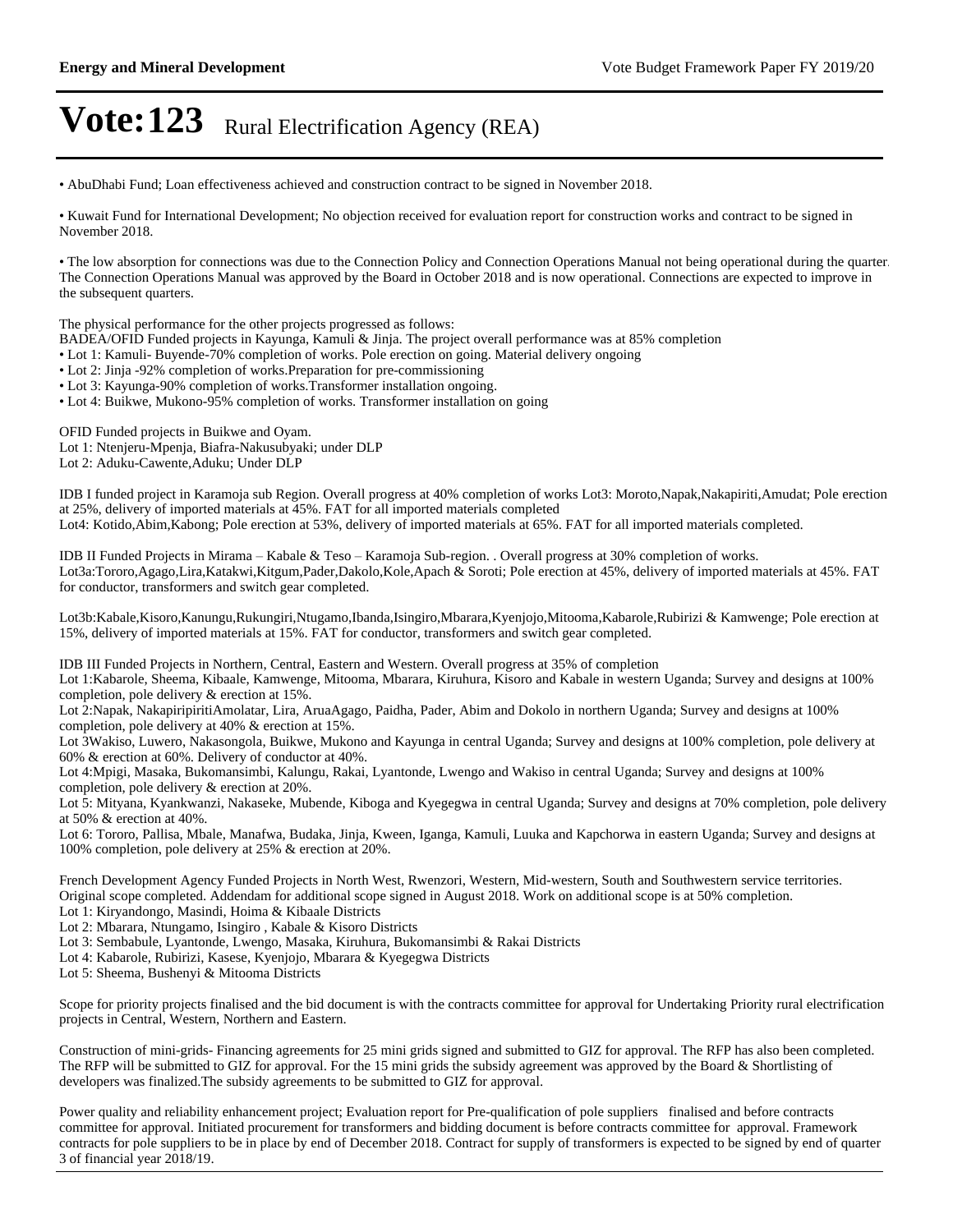Way leaves compensation; Compensation of PAPs for old projects worth UGX 16 billion released in FY 2017/18 is being finalised. Additional compensation to be done as and when CGV approves Reports for new projects.

#### **FY 2019/20 Planned Outputs**

In the FY2019/2020, REA will ensure the completion of the ongoing projects targeting the construction of 2,978 kms of MV and 2,426 km of LV networks throughout the Country. The projected performance for the different projects is expected to be as follows;-

BADEA/OFID Funded projects in Kayunga, Kamuli & Jinja. 100% completion.

French Development Agency Funded Projects in North West, Rwenzori, Western, Mid-western, South and Southwestern service territories. 100% completion.

IDB I funded project in Karamoja sub Region. 100% completion.

IDB II Funded Projects in Mirama  $-$  Kabale & Teso  $-$  Karamoja Sub-region-100% completion.

IDB III Funded Projects in Northern, Central, Eastern and Western. -100% completion.

Uganda Rural Electrification Access projects -AfDB (six Lots)- 75% completion.

AbuDhabi Funded Projects in Kalungu. 100% project completion.

Kuwait Development Fund funded project. 100% project completion.

Exim Bank China Funded projects for electrification of sub-counties. 75% completion of connecting 565 sub county head quarters.

ERT III World Bank funded projects.

Fast Track 4 projects in Ruhamba - Kaswa, Kiganda - Mile 16, Wadi Yumbe - Moyo and Onduparaka - Adramachu; 50% completion World Bank funded projects  $(17 \text{ lines}) - 50\%$  completion

Construction of Kanyantoro Switching Station-100% completion.

Construction of evacuation lines & sub-station for Muzizi, Mahoma, Lubilia, Kabeywa, Muzizi-Bukinda, Achwa, Kyaterekera- 100% completion of evacuation lines and sub stations.

Construction of 25 Mini Grids-75 % completion of 25 Mini grids.

Proposed Priority rural electricity projects to be implemented with GoU funding-100% completion of works.

Power Quality & Reliability Enhancement; Procurement & delivery of cut-out fuses, surge arrestors, metering units & line accessories Preparation for construction of REA's Regional Based Maintenance Yard/Facilities; Purchase of land to be undertaken.

Improvement Of Network Protection On REA Lines; Motorized Air Break Switches And Load Break Switches , Circuit Breakers to procured & delivered.

Purchase of operational tools & equipment; Assorted tools & equipment to be procured & delivered.

Purchase of Poles & Transformers; Poles & Transformers to be procured & Distributed.

Connections: The connection policy was approved in May 2018 targeting 262,500 last mile connections for accelerating access in the FY 2019/2020.

#### **Medium Term Plans**

- Intensification of Consumer connections through the connection policy
- Completion of the already ongoing projects through construction of the different rural Electrification lines
- Continued packaging of new Rural Electrification Projects for funding from the different Development partners.
- Facilitate construction of Min grids in isolated areas.

#### **Efficiency of Vote Budget Allocations**

Continued monitoring of the different Rural Electrification projects at all stages of implementation to ensure efficiency and effectiveness at the end of each project.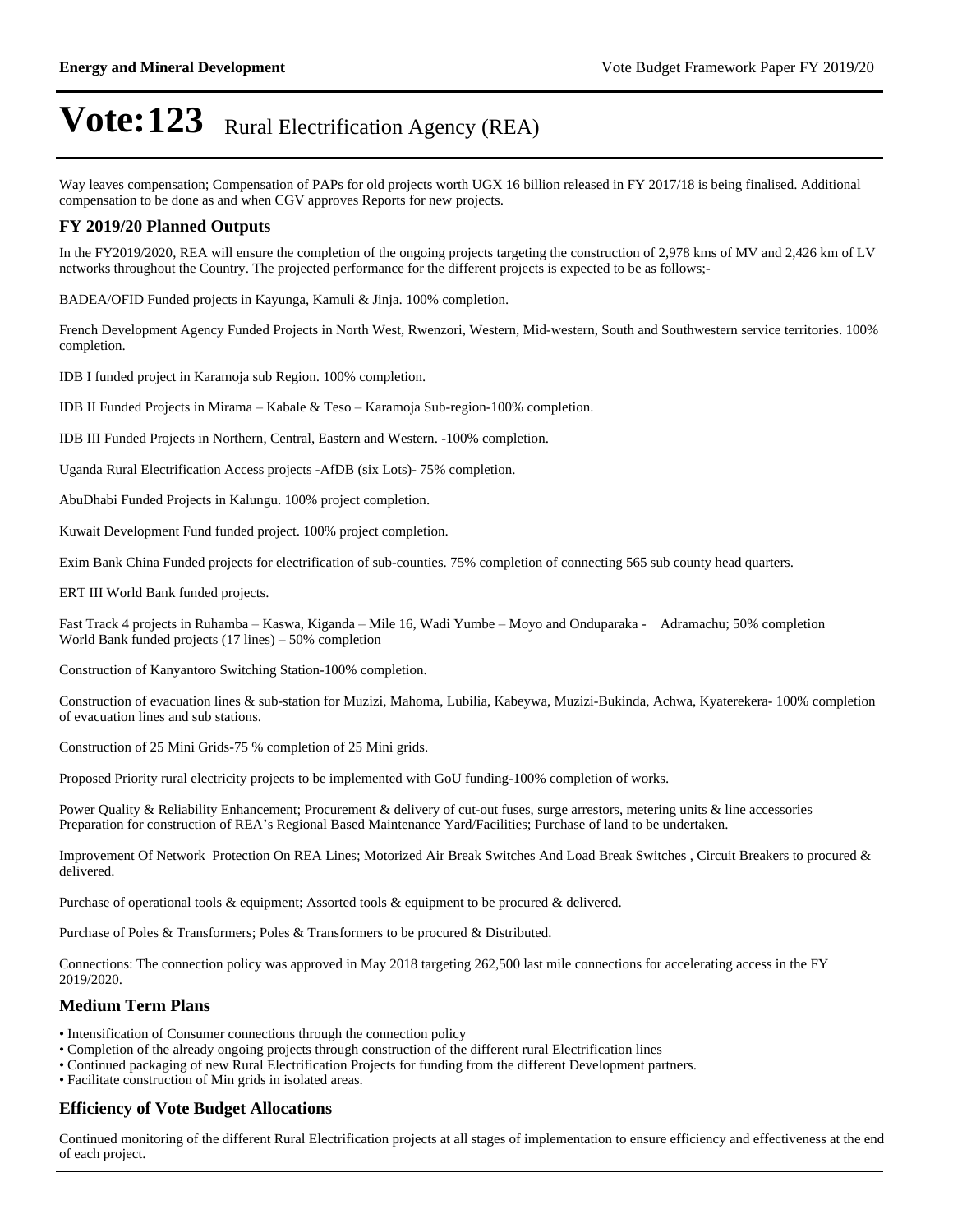#### **Vote Investment Plans**

- Purchase of connection materials
- Purchase of operational tools & equipment
- Purchase of line construction materials
- Preparation for construction of REA's Regional Based Maintenance Yard/Facilities.

#### **Major Expenditure Allocations in the Vote for FY 2019/20**

- Increase connections through the connection policy. connecting 262,500 consumers by end of the financial year (UGX 101.63 Billions)
- Construction of the Rural Electrification power Lines connecting Rural areas to the national Grid(UGX 568.82 Billions)
- Monitoring of the different Rural Electrification projects under implementation.(UGX 40.81 Billions)

Supporting construction of Min grids in isolated areas(UGX 9.08 Billions).

#### **V3: PROGRAMME OUTCOMES, OUTCOME INDICATORS AND PROPOSED BUDGET ALLOCATION**

#### **Table V3.1: Programme Outcome and Outcome Indicators**

| <b>Programme:</b>                                       |                                           | <b>51 Rural Electrification</b>                                                 |                          |                  |                            |                          |                          |                          |
|---------------------------------------------------------|-------------------------------------------|---------------------------------------------------------------------------------|--------------------------|------------------|----------------------------|--------------------------|--------------------------|--------------------------|
|                                                         |                                           | <b>Programme Objective :</b> To achieve universal access to electricity by 2040 |                          |                  |                            |                          |                          |                          |
| <b>Responsible Officer:</b>                             |                                           | Godfrey R. Turyahikayo                                                          |                          |                  |                            |                          |                          |                          |
| <b>Programme Outcome:</b>                               | Increased access to rural electrification |                                                                                 |                          |                  |                            |                          |                          |                          |
| Sector Outcomes contributed to by the Programme Outcome |                                           |                                                                                 |                          |                  |                            |                          |                          |                          |
| 1. Increased energy generation for economic development |                                           |                                                                                 |                          |                  |                            |                          |                          |                          |
|                                                         |                                           |                                                                                 |                          |                  | <b>Performance Targets</b> |                          |                          |                          |
| <b>Programme Performance Indicators (Output)</b>        |                                           | 2017/18<br><b>Actual</b>                                                        | 2018/19<br><b>Target</b> | <b>Base year</b> | <b>Baseline</b>            | 2019/20<br><b>Target</b> | 2020/21<br><b>Target</b> | 2021/22<br><b>Target</b> |
| • Number of consumers accessing electricity             |                                           | 240,339                                                                         | 120,457                  |                  |                            | 262,500                  | 300,000                  | 300,000                  |

#### **Table V3.2: Past Expenditure Outturns and Medium Term Projections by Programme**

| Billion Uganda shillings                     | 2017/18 | 2018/19                                   |        | 2019-20                          |         | <b>MTEF Budget Projections</b> |         |         |
|----------------------------------------------|---------|-------------------------------------------|--------|----------------------------------|---------|--------------------------------|---------|---------|
|                                              | Outturn | <b>Approved Spent By</b><br><b>Budget</b> | End O1 | <b>Proposed</b><br><b>Budget</b> | 2020-21 | 2021-22                        | 2022-23 | 2023-24 |
| Vote :123 Rural Electrification Agency (REA) |         |                                           |        |                                  |         |                                |         |         |
| 51 Rural Electrification                     | 245.568 | 636.538                                   | 27.940 | 671.069                          | 531.208 | 167.429                        | 122.371 | 122.371 |
| Total for the Vote                           | 245.568 | 636.538                                   | 27.940 | 671.069                          | 531.208 | 167.429                        | 122.371 | 122.371 |

#### **V4: SUBPROGRAMME PAST EXPENDITURE OUTTURNS AND PROPOSED BUDGET ALLOCATIONS**

#### **Table V4.1: Past Expenditure Outturns and Medium Term Projections by SubProgramme**

| <b>Billion Uganda shillings</b>                                          | 2017/18               | FY 2018/19            |                      | 2019-20                          | <b>Medium Term Projections</b> |             |             |             |
|--------------------------------------------------------------------------|-----------------------|-----------------------|----------------------|----------------------------------|--------------------------------|-------------|-------------|-------------|
|                                                                          | <b>Outturn</b> Budget | <b>Approved Spent</b> | Bv<br><b>End Sep</b> | <b>Proposed</b><br><b>Budget</b> | 2020-21                        | $2021 - 22$ | $2022 - 23$ | $2023 - 24$ |
| <b>Programme: 51 Rural Electrification</b>                               |                       |                       |                      |                                  |                                |             |             |             |
| 1262 Rural Electrification Project                                       | 231.055               | 207.345               | 23.630               | 205.791                          | 173.279                        | 122.371     | 122.371     | 122.371     |
| 1354 Grid Rural Electrification Project IDB I - Rural<br>Electrification | 11.615                | 83.482                | 0.000                | 64.559                           | 0.000                          | 0.000       | 0.000       | 0.000       |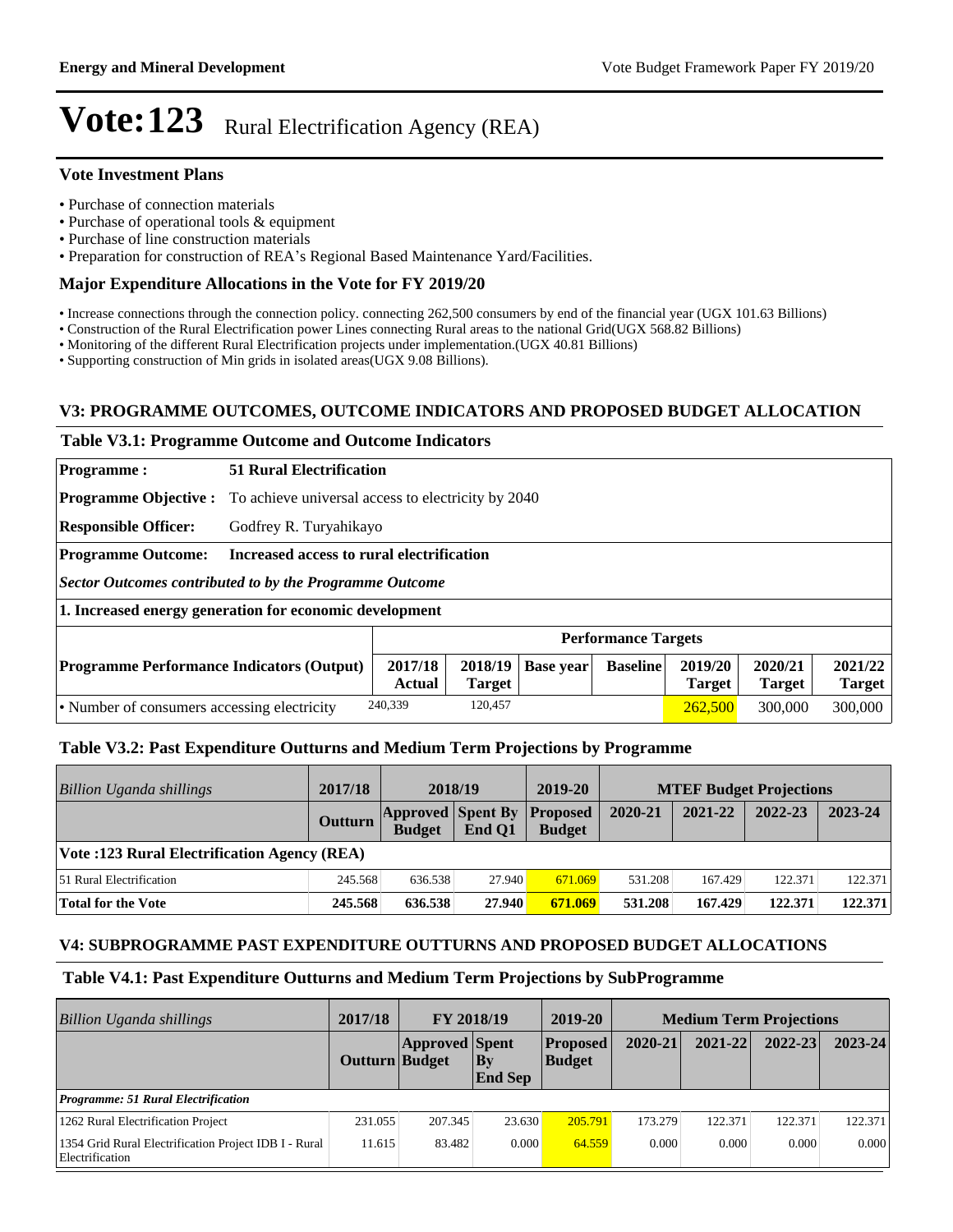| 1428 Energy for Rural Transformation (ERT) Phase<br>III                                             | 2.898   | 99.330  | 0.950  | 96.039  | 77.598  | 45.057  | 0.000   | 0.000   |
|-----------------------------------------------------------------------------------------------------|---------|---------|--------|---------|---------|---------|---------|---------|
| 1516 Construction of the 33KV Distribution Lines in<br>Kayunga, Kamuli and Kalungi Service Stations | 0.000   | 61.995  | 0.770  | 30.249  | 26.228  | 0.000   | 0.000   | 0.000   |
| 1517 Bridging the demand gap through the<br>accelerated rural electrification Programme (TBEA)      | 0.000   | 99.616  | 0.000  | 260.424 | 254.103 | 0.000   | 0.000   | 0.000   |
| 1518 Uganda Rural Electrification Access Project<br>(UREAP)                                         | 0.000   | 84.770  | 2.590  | 14.007  | 0.000   | 0.000   | 0.000   | 0.000   |
| <b>Total For the Programme: 51</b>                                                                  | 245.568 | 636.538 | 27.940 | 671.069 | 531.208 | 167.429 | 122.371 | 122.371 |
| <b>Total for the Vote :123</b>                                                                      | 245.568 | 636.538 | 27.940 | 671.069 | 531.208 | 167.429 | 122.371 | 122.371 |

N / A

### **Table V4.3: Major Capital Investment (Capital Purchases outputs over 0.5Billion)**

| <b>FY 2018/19</b>                            | FY 2019/20                                         |                                            |
|----------------------------------------------|----------------------------------------------------|--------------------------------------------|
| <b>Appr. Budget and Planned Outputs</b>      | <b>Expenditures and Achievements</b><br>by end Sep | <b>Proposed Budget and Planned Outputs</b> |
| Vote 123 Rural Electrification Agency (REA)  |                                                    |                                            |
| Programme: 51 Rural Electrification          |                                                    |                                            |
| Project : 1262 Rural Electrification Project |                                                    |                                            |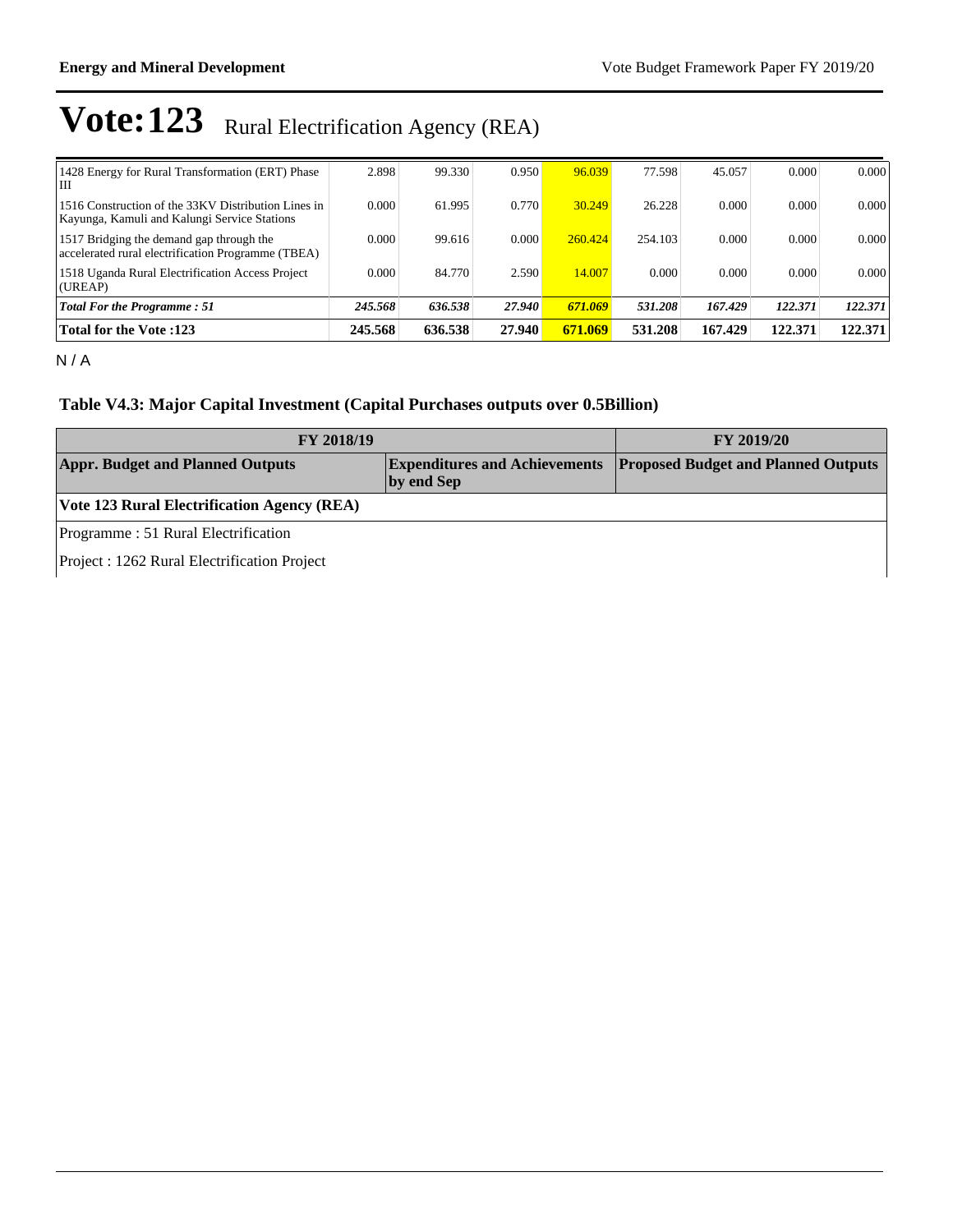### **Output: 80 Construction of Rural Electrification Schemes (On-grid)**

| -Construction supervision for the different Rural<br>Electrification projects under implementation.<br>-Monitoring for projects under the Defects<br><b>Liability Period</b><br>-Intensfication of consumer connections to the<br>main grid<br>-Disbursement of connection materials. |         | <b>OPEC</b> Projects were under Defects<br><b>Liabilty Period</b><br>Lot $1$ :<br>-Ntenjeru-Mpenja<br>-Biafra-Nakusubyaki<br>-Ziba-Namaseke-Nansagazi<br>-Kiwale-Buyiira-Lugonjo-Ntimbe-<br>Bukasa-Kisimbize-Buzzu-Banda-<br>Kalambya-Natyole<br>-Lukonda-Wangege village<br>-Nansagazi-Ssenyi landing sites | 262,500 connections, IDB II projects -<br>100%, IDB III projects-100%, AFD<br>Projects-100%, Kuwait project-100%<br>completion, AbuDhabi Projects-100%<br>completion.<br>Evacuation lines&sub-<br>stations-100%, Construction of 25 Mini<br>Grids & priority GoU RE projects. |
|---------------------------------------------------------------------------------------------------------------------------------------------------------------------------------------------------------------------------------------------------------------------------------------|---------|--------------------------------------------------------------------------------------------------------------------------------------------------------------------------------------------------------------------------------------------------------------------------------------------------------------|-------------------------------------------------------------------------------------------------------------------------------------------------------------------------------------------------------------------------------------------------------------------------------|
|                                                                                                                                                                                                                                                                                       |         | Lot $2$ :<br>-Aduku-Cawente, Aduku-<br>Nambieso, Anduku-Inomo<br>-Lira-Bala<br>-Aloi-Omoro<br>-Dogapio-Atura<br>Muhanga-Rwamucucu - Kisiizi-<br>Kyempene with tee-offs to<br>Rugyeeyo via Nyakishenyi                                                                                                        |                                                                                                                                                                                                                                                                               |
|                                                                                                                                                                                                                                                                                       |         | French Development Agency<br>Projects (AFD)<br>Grid extensions in North West,<br>Rwenzori, Western, Mid western,<br>South and South Western Service<br>territories. 30%<br>completion.Original scope<br>completed. Work on additional<br>scope commenced.                                                    |                                                                                                                                                                                                                                                                               |
|                                                                                                                                                                                                                                                                                       |         | <b>IDBII RE</b> Projects in mirama-<br>Kabale & Teso-Karamoja sub-<br>region.<br>Works for lots 3a and 3b at 38%<br>completion. Pole erection in<br>progress in all project areas.<br><b>IDB III Funded Projects</b>                                                                                         |                                                                                                                                                                                                                                                                               |
|                                                                                                                                                                                                                                                                                       |         | RE Projects in Northern, Central,<br>Eastern, Western. 30% completion.<br>Pole erection in progress and 60%<br>of materials received on site.<br>Kuwait Development Fund funded                                                                                                                              |                                                                                                                                                                                                                                                                               |
|                                                                                                                                                                                                                                                                                       |         | project; No objection received and<br>construction contract to be signed.<br><b>ABUDHABI</b> Funded Projects in<br>Kalungu; Loan effectiveness<br>achieved and construction contract<br>to be signed.                                                                                                        |                                                                                                                                                                                                                                                                               |
| <b>Total Output Cost(Ushs</b><br>Thousand):                                                                                                                                                                                                                                           | 208.871 | 23.630                                                                                                                                                                                                                                                                                                       | 218.166                                                                                                                                                                                                                                                                       |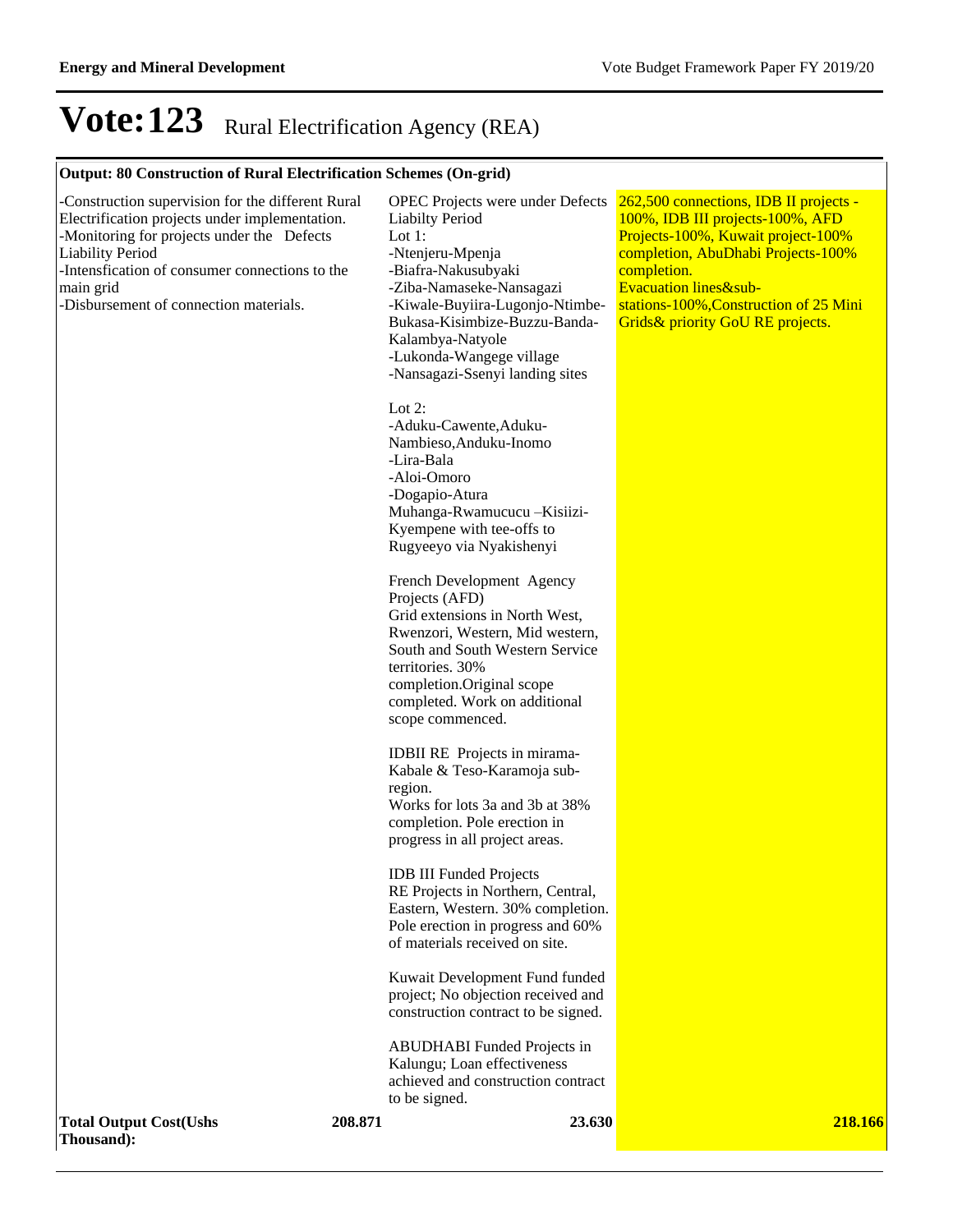| Gou Dev't:                                                                                                                                                                                       | 81.793  | 0.160                                                                                                                                                                                                                                                                                                                                                                                                    | 81.936                                                                          |
|--------------------------------------------------------------------------------------------------------------------------------------------------------------------------------------------------|---------|----------------------------------------------------------------------------------------------------------------------------------------------------------------------------------------------------------------------------------------------------------------------------------------------------------------------------------------------------------------------------------------------------------|---------------------------------------------------------------------------------|
| Ext Fin:                                                                                                                                                                                         | 125.552 | 23.470                                                                                                                                                                                                                                                                                                                                                                                                   | 123.855                                                                         |
| A.I.A.                                                                                                                                                                                           | 1.526   | 0.000                                                                                                                                                                                                                                                                                                                                                                                                    | 12.375                                                                          |
| Project : 1354 Grid Rural Electrification Project IDB I - Rural Electrification                                                                                                                  |         |                                                                                                                                                                                                                                                                                                                                                                                                          |                                                                                 |
| Output: 80 Construction of Rural Electrification Schemes (On-grid)                                                                                                                               |         |                                                                                                                                                                                                                                                                                                                                                                                                          |                                                                                 |
| -Complete commissioning of schemes<br>-DLP Monitoring for Lot 4.<br>-Commissioning of schemes under Lot 3<br>-Construction supervision<br>-Commissioning and hand over of completed<br>projects. |         | IDB I funded project in Karamoja<br>sub Region. Overall progress at<br>40% completion of works Lot3:<br>Moroto, Napak, Nakapiriti, Amudat;<br>Pole erection at 25%, delivery of<br>imported materials at 45%. FAT for<br>all imported materials completed<br>Lot4: Kotido, Abim, Kabong; Pole<br>erection at 53%, delivery of<br>imported materials at 65%. FAT for<br>all imported materials completed. | <b>IDB I funded project in Karamoja sub</b><br>Region. 100% project completion. |
| <b>Total Output Cost(Ushs</b><br>Thousand):                                                                                                                                                      | 83.482  | 0.000                                                                                                                                                                                                                                                                                                                                                                                                    | 64.559                                                                          |
| Gou Dev't:                                                                                                                                                                                       | 4.099   | 0.000                                                                                                                                                                                                                                                                                                                                                                                                    | 0.000                                                                           |
| Ext Fin:                                                                                                                                                                                         | 79.384  | 0.000                                                                                                                                                                                                                                                                                                                                                                                                    | 64.559                                                                          |
| A.I.A.                                                                                                                                                                                           | 0.000   | 0.000                                                                                                                                                                                                                                                                                                                                                                                                    | 0.000                                                                           |

Project : 1428 Energy for Rural Transformation (ERT) Phase III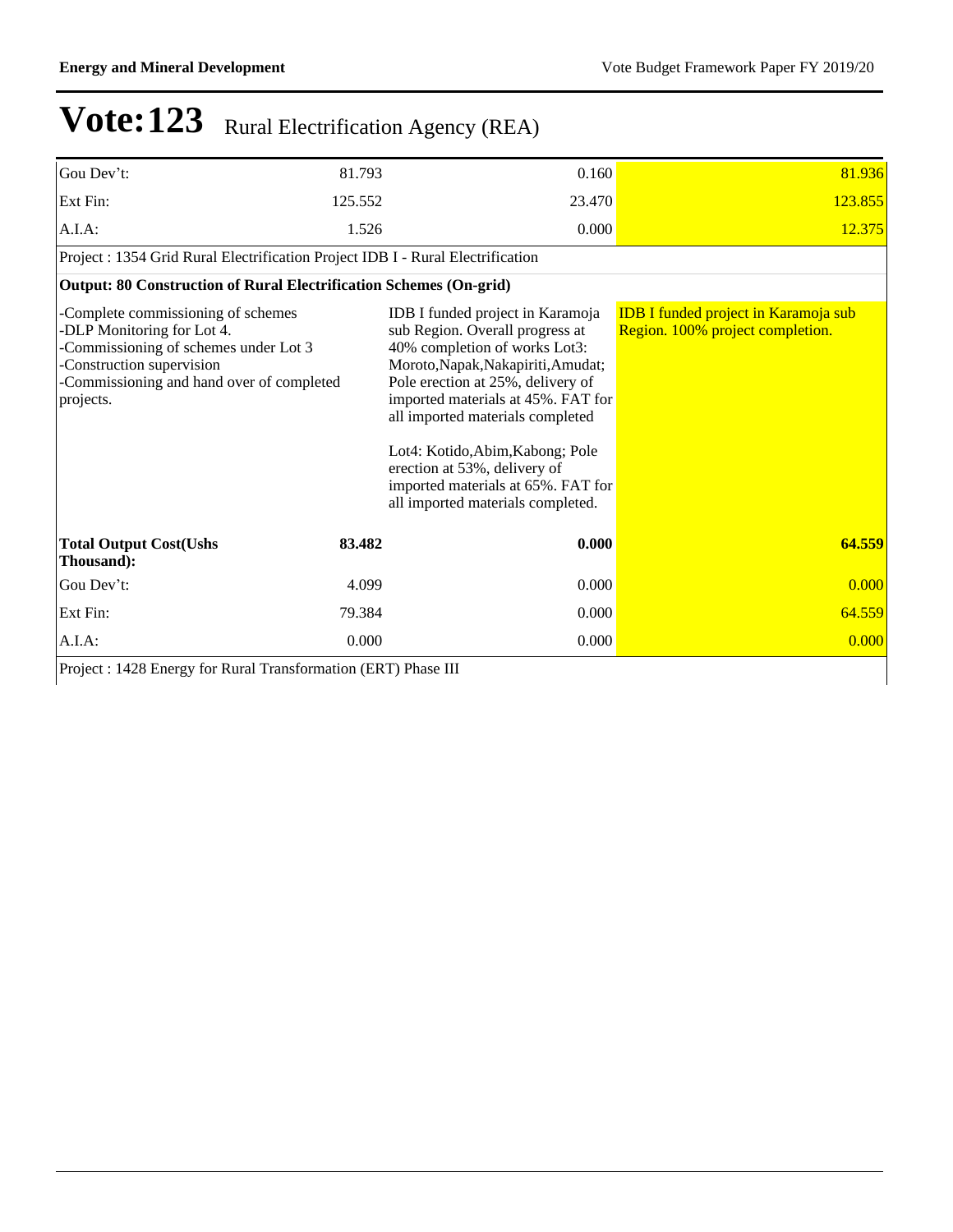### **Output: 80 Construction of Rural Electrification Schemes (On-grid)**

| <b>ERT</b> Phase III<br>Fast Track Lines: 50% completion<br>WestNile Projects: 30% Completion<br>5 Packages (17 lines):<br>-Receive no-objection to bid document.<br>- Advertise for Works<br>- RAP ReportApproval<br>Grid intensfication implementation by service<br>providers at 70% |        | ERT III World Bank funded<br>projects<br>(Fast Track 4 projects in Ruhamba<br>- Kaswa, Kiganda - Mile 16, Wadi<br>Yumbe - Moyo and Onduparaka -<br>Adramachu; No objection secured<br>from Funder for 2 lots Ruhumba -<br>Kashwa & Kiganda - M16. BEB<br>displayed and expires on 13th<br>November 2018. Contracts are<br>expected to be signed in December<br>2018.                                                                                                                                                                                                                                                                                                                                                                                                                   | <b>ERT III</b> projects;<br>Fast Track 4 projects in Ruhamba -<br>Kaswa, Kiganda – Mile 16, Wadi Yumbe<br>- Moyo and Onduparaka - Adramachu;<br>50% completion<br><b>World Bank funded projects (17 lines)-</b><br>50% completion |
|-----------------------------------------------------------------------------------------------------------------------------------------------------------------------------------------------------------------------------------------------------------------------------------------|--------|----------------------------------------------------------------------------------------------------------------------------------------------------------------------------------------------------------------------------------------------------------------------------------------------------------------------------------------------------------------------------------------------------------------------------------------------------------------------------------------------------------------------------------------------------------------------------------------------------------------------------------------------------------------------------------------------------------------------------------------------------------------------------------------|-----------------------------------------------------------------------------------------------------------------------------------------------------------------------------------------------------------------------------------|
|                                                                                                                                                                                                                                                                                         |        | Wandi-Yumbe-Moyo and<br>Onduparaka to Adramachu;<br>Contract signed for RAP & design<br>review. Draft design report<br>submitted on 5th November 2018.                                                                                                                                                                                                                                                                                                                                                                                                                                                                                                                                                                                                                                 |                                                                                                                                                                                                                                   |
|                                                                                                                                                                                                                                                                                         |        | World Bank funded projects (17<br>$lines$ ) – Negotiations with<br>consultant to undertake final<br>design, RAP preparation,<br>procurement support and<br>supervision is underway.<br>Disagreement with the consultant<br>on how to treat withholding tax<br>arose during the negotiations and<br>was submitted to MoFPED for<br>guidance.<br>Lot 1: Kibaale - Kikalu<br>Lot 2: Kabowa - Lumuli<br>Lot 3: Bubiita - Bukalasi<br>Lot 4: Kyabadaza - Masankwa<br>Lot 5: Nakifuma - Nagojje<br>Lot 6: Mitemula - Nakiyaga<br>Lot 7: Mubende - Kyabayanga -<br>Lot 8: Kiyagara - Bwizi, Biguri<br>Lot 9: Rukoni (Mile 36) - Rwoho<br>Lot 10: Karugutu - Ntoroko<br>Lot 11: Kagongo - Rwengiri with<br>tee-off Kigalama<br>Lot 12: Ngeta - Ayala - Alito<br>Lot 13: Dokolo - Aceng - Atur) |                                                                                                                                                                                                                                   |
| <b>Total Output Cost(Ushs</b><br>Thousand):                                                                                                                                                                                                                                             | 99.330 | 0.950                                                                                                                                                                                                                                                                                                                                                                                                                                                                                                                                                                                                                                                                                                                                                                                  | 96.039                                                                                                                                                                                                                            |
| Gou Dev't:                                                                                                                                                                                                                                                                              | 1.650  | 0.000                                                                                                                                                                                                                                                                                                                                                                                                                                                                                                                                                                                                                                                                                                                                                                                  | 0.000                                                                                                                                                                                                                             |
| Ext Fin:                                                                                                                                                                                                                                                                                | 97.680 | 0.950                                                                                                                                                                                                                                                                                                                                                                                                                                                                                                                                                                                                                                                                                                                                                                                  | 96.039                                                                                                                                                                                                                            |
| A.I.A:                                                                                                                                                                                                                                                                                  | 0.000  | 0.000                                                                                                                                                                                                                                                                                                                                                                                                                                                                                                                                                                                                                                                                                                                                                                                  | 0.000                                                                                                                                                                                                                             |

Project : 1516 Construction of the 33KV Distribution Lines in Kayunga, Kamuli and Kalungi Service Stations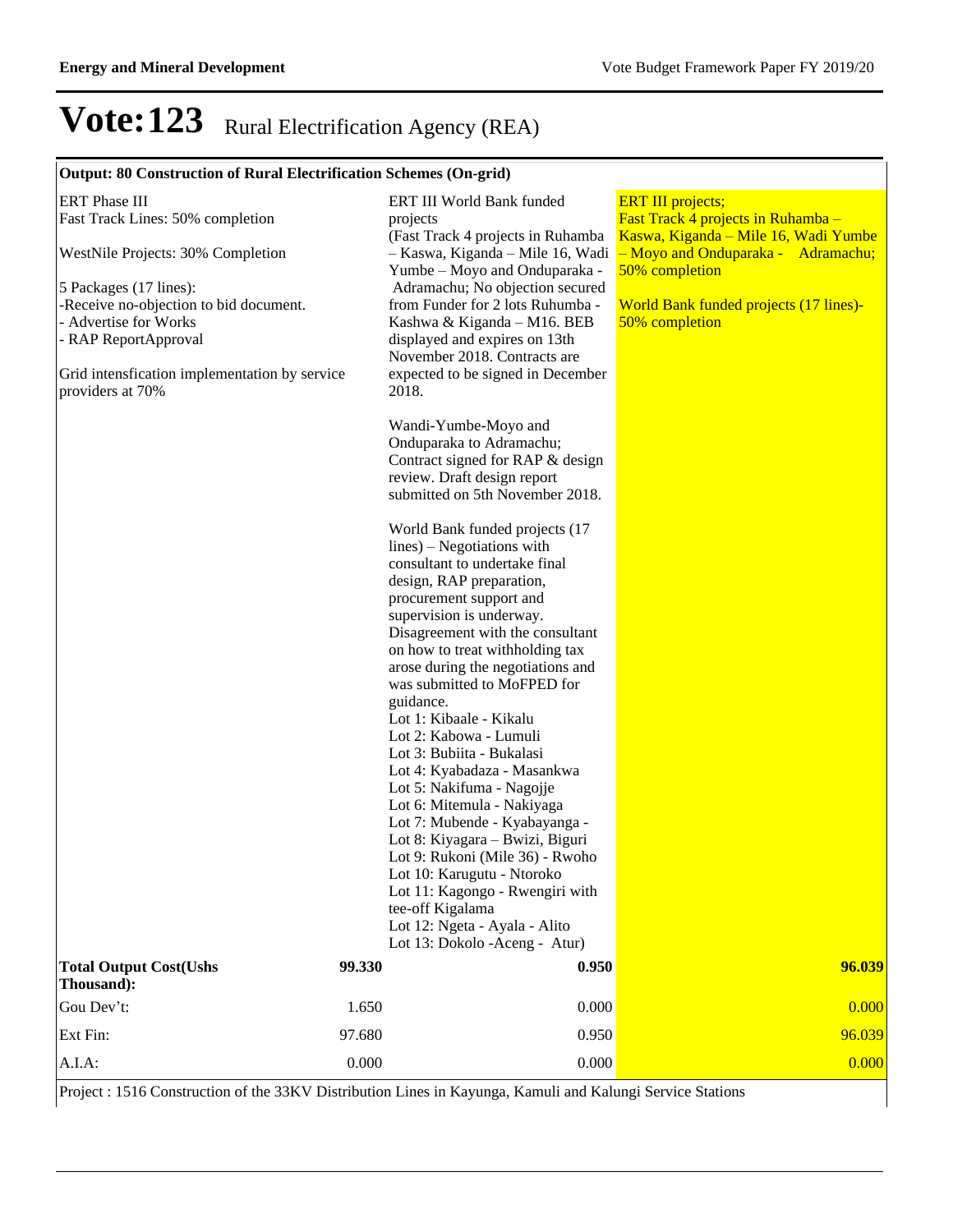### **Output: 80 Construction of Rural Electrification Schemes (On-grid)**

| <b>BADEA/OFID</b><br>Rural Electrification Projects in Eastern Uganda<br>Lot 1: Kamuli, Buyende- under DLP Monitoring<br>Lot 2: Jinja- under DLP Monitoring<br>Lot 3: Kayunga- under DLP Monitoring<br>Lot 4: Buikwe, Mukono- under DLP Monitoring |        | BADEA/OFID Funded projects in<br>Kayunga, Kamuli & Jinja. The<br>project overall performance was at<br>85% completion<br>• Lot 1: Kamuli- Buyende-70%<br>completion of works. Pole erection<br>on going. Material delivery<br>ongoing<br>• Lot 2: Jinja -92% completion of<br>works. Preparation for pre-<br>commissioning<br>• Lot 3: Kayunga-90% completion<br>of works.Transformer installation<br>ongoing.<br>• Lot 4: Buikwe, Mukono-95%<br>completion of works. Transformer<br>installation on going | <b>Rural Electrification Project In Kayunga</b><br><b>And Kamuli Districts (BADEA/OFID)-</b><br>100% completion.      |
|----------------------------------------------------------------------------------------------------------------------------------------------------------------------------------------------------------------------------------------------------|--------|------------------------------------------------------------------------------------------------------------------------------------------------------------------------------------------------------------------------------------------------------------------------------------------------------------------------------------------------------------------------------------------------------------------------------------------------------------------------------------------------------------|-----------------------------------------------------------------------------------------------------------------------|
| <b>Total Output Cost(Ushs</b><br>Thousand):                                                                                                                                                                                                        | 61.995 | 0.770                                                                                                                                                                                                                                                                                                                                                                                                                                                                                                      | 30.249                                                                                                                |
| Gou Dev't:                                                                                                                                                                                                                                         | 0.000  | 0.000                                                                                                                                                                                                                                                                                                                                                                                                                                                                                                      | 2.190                                                                                                                 |
| Ext Fin:                                                                                                                                                                                                                                           | 61.995 | 0.770                                                                                                                                                                                                                                                                                                                                                                                                                                                                                                      | 28.059                                                                                                                |
| A.I.A:                                                                                                                                                                                                                                             | 0.000  | 0.000                                                                                                                                                                                                                                                                                                                                                                                                                                                                                                      | 0.000                                                                                                                 |
| Project : 1517 Bridging the demand gap through the accelerated rural electrification Programme (TBEA)                                                                                                                                              |        |                                                                                                                                                                                                                                                                                                                                                                                                                                                                                                            |                                                                                                                       |
| <b>Output: 80 Construction of Rural Electrification Schemes (On-grid)</b>                                                                                                                                                                          |        |                                                                                                                                                                                                                                                                                                                                                                                                                                                                                                            |                                                                                                                       |
| Sub-county electrification projects.<br>Construction: Project completion at 40%                                                                                                                                                                    |        | Exim Bank China Funded projects<br>for electrification of sub-counties.<br>The Loan Framework Agreement                                                                                                                                                                                                                                                                                                                                                                                                    | Exim Bank China Funded projects for<br>electrification of sub-counties.75%<br>completion of connecting 565 sub-county |
| Consultancy: Construction Supervision of works.                                                                                                                                                                                                    |        | was signed and effectiveness to be<br>achieved in February 2019.                                                                                                                                                                                                                                                                                                                                                                                                                                           | headquarters                                                                                                          |
| Installation of 1,134 distribution transformers                                                                                                                                                                                                    |        |                                                                                                                                                                                                                                                                                                                                                                                                                                                                                                            |                                                                                                                       |
| Connection of 56,112 single Phase consumers and<br>1,418 three phase consumers.                                                                                                                                                                    |        |                                                                                                                                                                                                                                                                                                                                                                                                                                                                                                            |                                                                                                                       |
| <b>Total Output Cost(Ushs</b><br>Thousand):                                                                                                                                                                                                        | 99.616 | 0.000                                                                                                                                                                                                                                                                                                                                                                                                                                                                                                      | 260.424                                                                                                               |
| Gou Dev't:                                                                                                                                                                                                                                         | 14.434 | 0.000                                                                                                                                                                                                                                                                                                                                                                                                                                                                                                      | 17.850                                                                                                                |
| Ext Fin:                                                                                                                                                                                                                                           | 85.182 | 0.000                                                                                                                                                                                                                                                                                                                                                                                                                                                                                                      | 242.574                                                                                                               |
| A.I.A:                                                                                                                                                                                                                                             | 0.000  | 0.000                                                                                                                                                                                                                                                                                                                                                                                                                                                                                                      | 0.000                                                                                                                 |
| Project : 1518 Uganda Rural Electrification Access Project (UREAP)                                                                                                                                                                                 |        |                                                                                                                                                                                                                                                                                                                                                                                                                                                                                                            |                                                                                                                       |